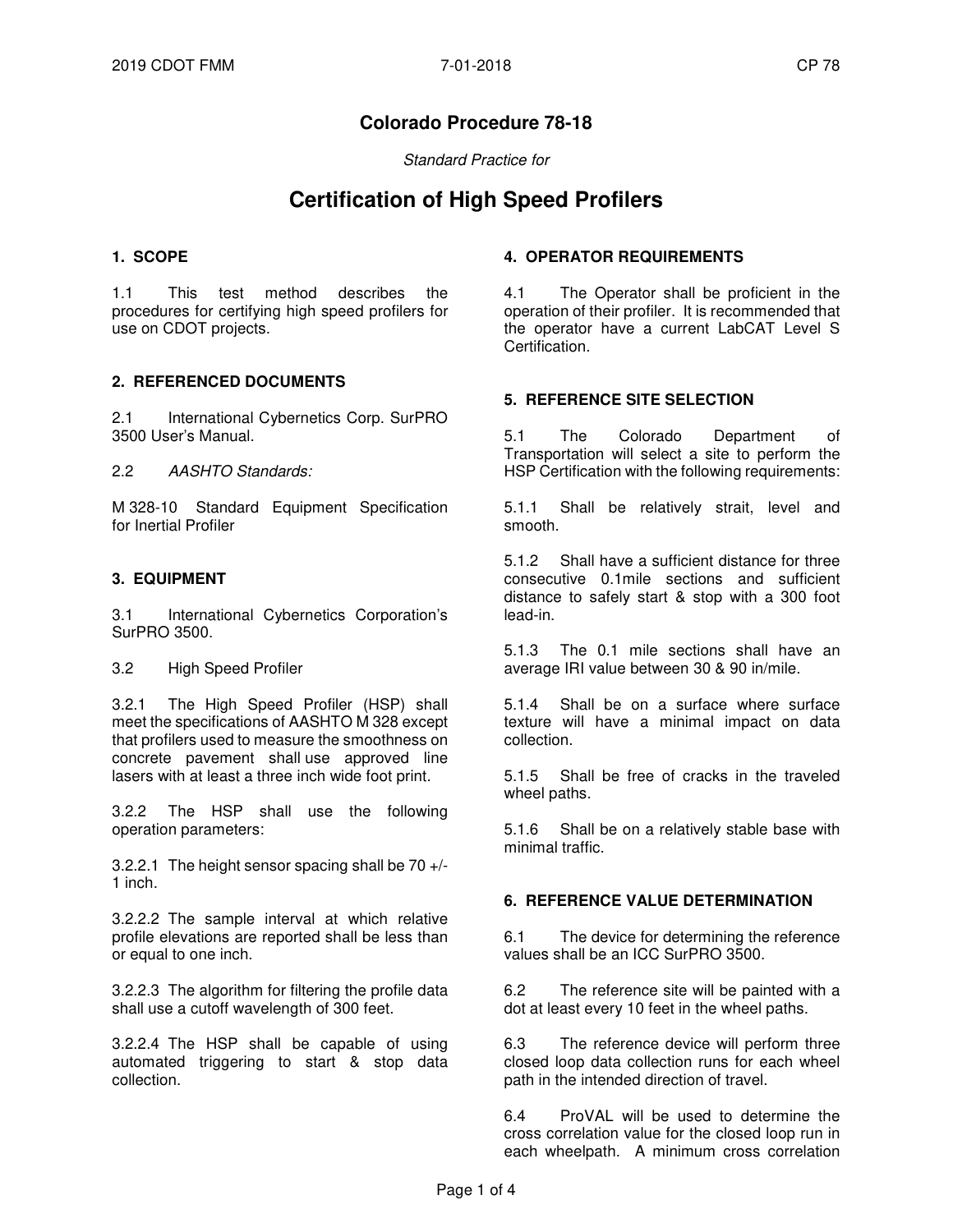value of 0.95 will be required to accept each wheelpath.

6.5 If the cross correlation values for a wheelpath are less than 0.95 it shall be retested according to Subsection 6.3.

6.6 The IRI from the third run for each 0.1 mile section for each wheel path will be used as the reference values for the HSP certification. These values will not be shared with the participants.

# **7. CERTIFICATION PROCEDURE**

7.1 Prior to the HSP collecting certification data, the HSP's distance measuring instrument shall be calibrated following the manufacturer's procedures.

7.2 The HSP operator shall perform ten runs in the intended direction of travel.

7.3 The HSP operator shall provide the Department the raw data files for ICC profilers or data files that can be opened in ProVAL for the other manufactures.

7.4 Data files for the ten runs shall be submitted to the Department on electronic media, such as a thumb drive or compact disk immediately after the completion of the ten runs. The media will not be returned to the operator.

7.4.1 Filenames shall be in the following format:

COMPANYNAME\_Run\_XX.ERD

7.5 The data files will be analyzed by the Department.

### **8. ACCEPTANCE DETERMINATION**

8.1 Repeatability of the profiler will be evaluated using ProVAL. ProVAL will determine the cross correlation value for the 10 runs in each wheelpath. A minimum cross correlation value of 0.92 will be required to pass.

8.2 Accuracy of the profiler will be evaluated using ProVAL. Each of the 10 runs will be compared to the reference profile for each wheelpath. The accuracy score for each run in each wheelpath will be averaged. Both wheelpaths shall have an average accuracy score of at least 0.90

8.3 Passing the repeatability and accuracy requirements is required to pass the certification criteria.

# **9. CERTIFICATION**

9.1 After a HSP is determined to be acceptable, a Certificate will be issued listing:

- HSP serial number
- HSP VIN number
- HSP Make & Model
- Height sensor serial numbers
- Accelerometer serial numbers
- Certification Date
- Expiration Date

9.2 The certification will expire on May 31<sup>st</sup> of the following year.

9.3 A list of certified profilers is posted on CDOT's web site under Certified Pavement Smoothness Testing Devices at:

https://www.codot.gov/business/designsupport/ materials-and-geotechnical/pave-smooth-testing

#### **10. SUSPENSION OF CERTIFICATION**

NOTE 1: This Section is used when a Contractor's profiler fails to meet the Smoothness Verification Testing acceptance criteria.

10.1 The Contractor's profiler shall make three repeat runs at a site chosen by the Department. The site will meet the requirements of Section 5.

10.2 CDOT's profiler will make three runs of the site.

10.3 The data files for the three runs shall be submitted to the Department on electronic media, such as a thumb drive or compact disk. The media will not be returned to the Contractor.

10.4 The Department will determine an average MRI for each 0.1 mile section using the Department's profiler's results.

10.5 The Contractor's Profiler's results will be compared to the Department's results.

10.6 The Contractor's Profiler will retain its certification if the average MRI for each 0.1 mile section does not vary from the Department's MRI values by more than 6.0 in/mile.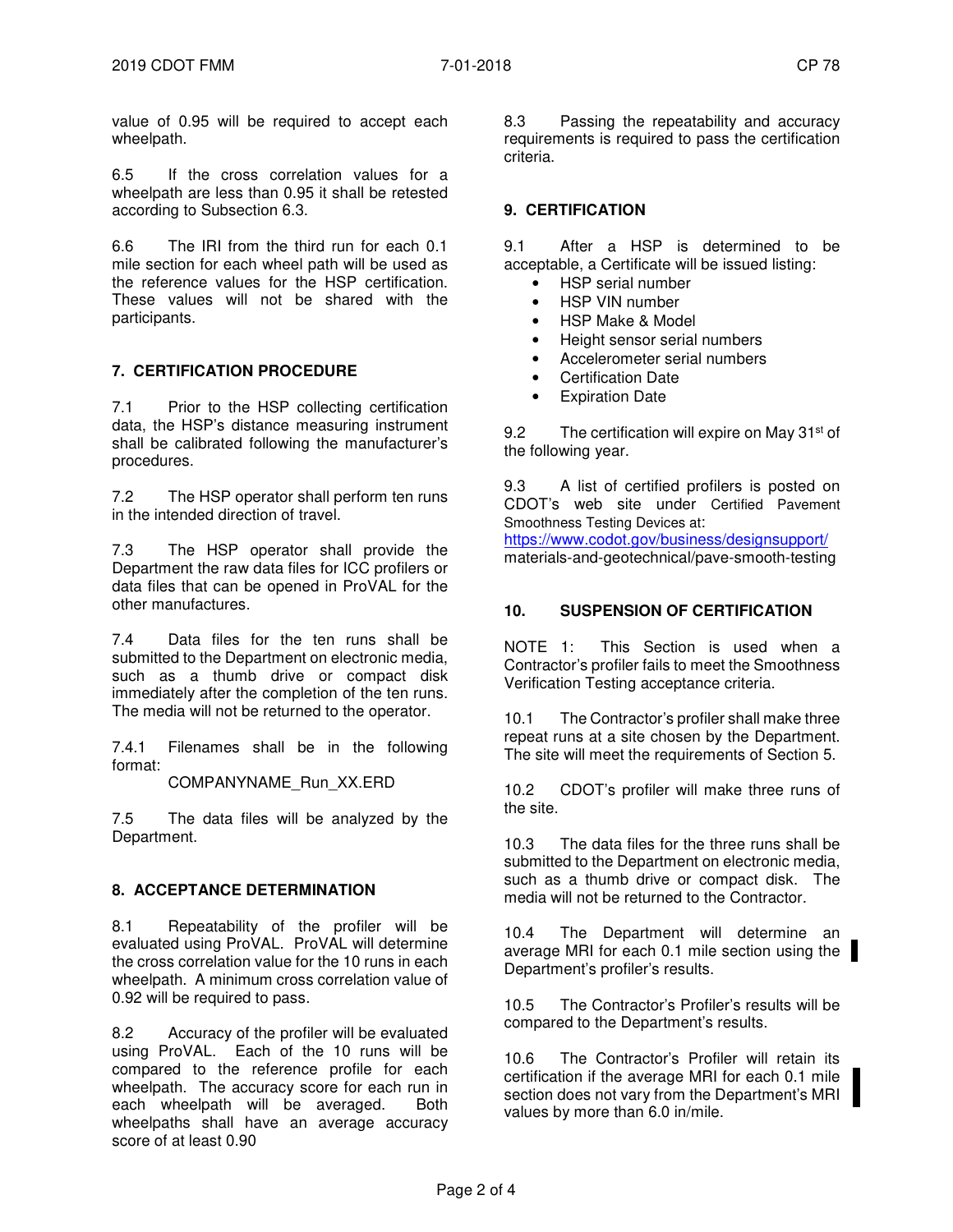10.7 If the Contractor's profiler fails to meet the criteria in Subsection 10.6, the Contractor's profiler will be allowed to make three additional runs and then it will be re-evaluated.

10.8 If the Contractor's profiler fails to meet the criteria in Subsection 10.6 a second time, the Contractor's profiler's Certification will be suspended.

10.9 The Contractor's profiler shall be repaired and/or adjusted/calibrated by the manufacturer.

10.10 If the Contractor wants to have his profiler recertified after repairs have been made prior to the next annual certification, all costs associated with the recertification shall be borne by the Contractor.